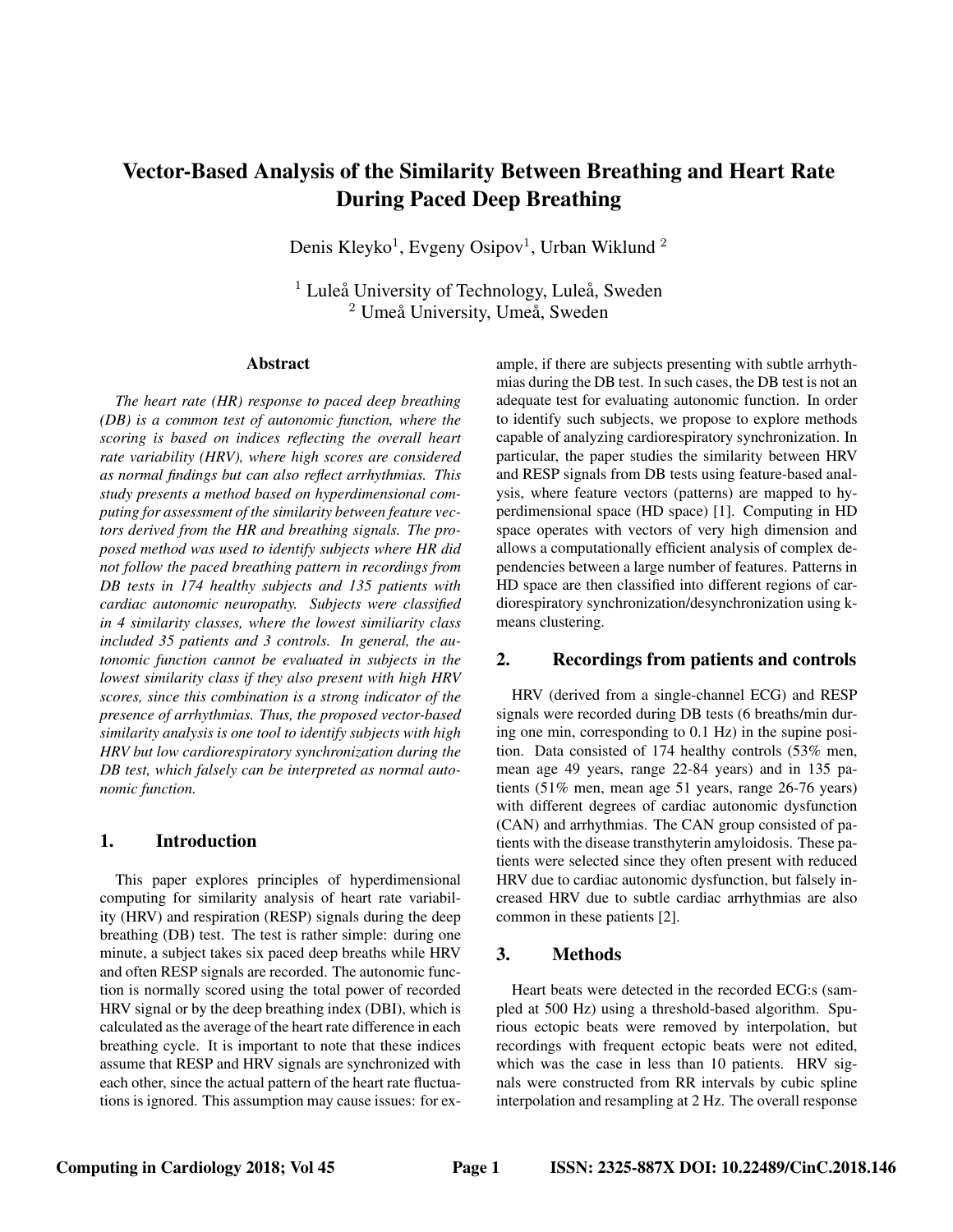in heart rate was quantified by the commonly used deep breathing index (DBI), calculated as the average of the heart rate difference in each breathing cycle. DBI was ageadjusted based on linear regression analysis of logarithmically transformed data from controls, from which Z-scores were determined as previously described in [3].

Fourier series (FS) modeling was used to analyze the characteristics of the HRV and RESP signals [3]. The DB test was performed with six cycles of paced breathing during one minute, corresponding to a breathing frequency,  $f_{resp}$ =0.1 Hz. By assuming that the complete one-minute test is periodic, each signal can be modelled as

$$
x(n) = \sum_{k=0}^{N-1} c_k e^{j2\pi T k n/N},
$$
 (1)

where  $T$  is the sampling interval, and  $c_k$  is the amplitude and  $N$  is the number of frequency components, which was was set to  $N = 18$ . The power of each signal component is given by  $P_k = |c_k|^2$ . Note that the fundamental frequency, i.e., the frequency of the first component, is equal to the inverse of the period length (which is one minute). Thus, a signal with a nearly identical response for all six breathing cycles will present with most power at the breathing frequency and its harmonics, i.e., mainly at the  $6^{th}$ ,  $12^{th}$ and  $18^{th}$  components in the FS model. However, signals with irregular responses will also have power in other FS components, such as arrhythmias but also amplitude or frequency modulated signals.

The main aim of the vector-based similarity analysis is to detect HR responses that were unsynchronized with respiration. Therefore, three characterizing feature variables were derived based on spectral regions where the power was expected to be low if HR followed the paced breathing pattern, provided that the DB test was correctly performed. First, FS components were normalized based on the sum of the expected dominating components:

$$
c_i = P_i / (P_6 + P_{12} + P_{18}). \tag{2}
$$

Then a dimension reduction was performed by defining three feature variables, representing the power in different frequency regions:

$$
x_1 = c_{lowfreq} = \sum c_i, i = \{1 - 4\}
$$
 (3)

$$
x_2 = c_{midfreq} = \sum c_i, i = \{5, 7\}
$$
 (4)

$$
x_3 = c_{highfreq} = \sum c_i, i = \{8 - 11, 13 - 17\} \tag{5}
$$

These features were used to assess the similarity between the feature vectors representing the RESP and HRV signals and for classification of different patterns.

The feature vectors were mapped to HD space where the normalized Hamming distance (HamD) between the two HD vectors was used as the similarity metric. Table 1 provides and example of such mapping. First, a value of each normalized feature was quantized. The table shows the number of the corresponding quantization level. Next, each feature was randomly assigned a base binary HD vector with  $N = 10000$  dimensions ( $N = 8$  in the table). Base HD vectors have approximately the same number of 1's and 0's. Coded HD vectors corresponding to quantization levels were derived from the base HD vectors using the "nonlinear mapping" procedure as described in [4]. Qualitatively, the larger is the level number the more dissimilar is its coded HD vector to the base HD vector (red positions in the table). Finally, coded HD vectors for all features were summed together (bitwise) in a single HD vector (HD pattern) which was binarized using the majority sum operation.

Table 1. Example of the mapping of a feature vector to HD space.

| Feature      | X1       | X2       | $X_3$                 |
|--------------|----------|----------|-----------------------|
| Normalized   | 0.25     | 0.3      | 0.02                  |
| Quantized    |          |          |                       |
| Base vector  | 00110100 | 11100110 | 01000110              |
| Coded vector | 01010110 | 10001101 | $\overline{01010100}$ |
| HD pattern   |          | 01010100 |                       |

The similarity between two binary HD vectors,  $X_r$  and  $X_h$ , is characterized by the Hamming distance (HamD), which is normalized by the dimensionality  $N$ ) and measures the proportion of elements in which they differ and is calculated as:

$$
HamD(\mathbf{X}_r, \mathbf{X}_h) = \frac{1}{N} \sum_{i=1}^N (X_{ri} \oplus X_{hi}), \quad (6)
$$

where  $\oplus$  denotes element-wise XOR operation. The similarity of the signals (HD patterns) was classified into four different groups based on k-means clustering  $(k = 4)$  of normalized HamD.

Power spectra of linearly detrended and Hanningwindowed data were determined using the Welch periodogram method, and power spectral percentiles were determined for each group. A comparison was also made with a coherence-based similarity index, the coherent power index (CPI), given by:

$$
CPI = \int_{f=0}^{f_s/2} p_1(f)c_{12}(f)df / \int_{f=0}^{f_s/2} p_1(f)df
$$
 (7)

where  $p_1(f)$  is the power spectrum of HRV and  $c_{12}(f)$ is the coherence spectrum. Thus, CPI is an estimate of the fraction of the total power of the HRV signal which is coherent with the RESP signal. Coherence spectra were determined by dividing data into 20 seconds blocks, with 10 seconds overlap between blocks.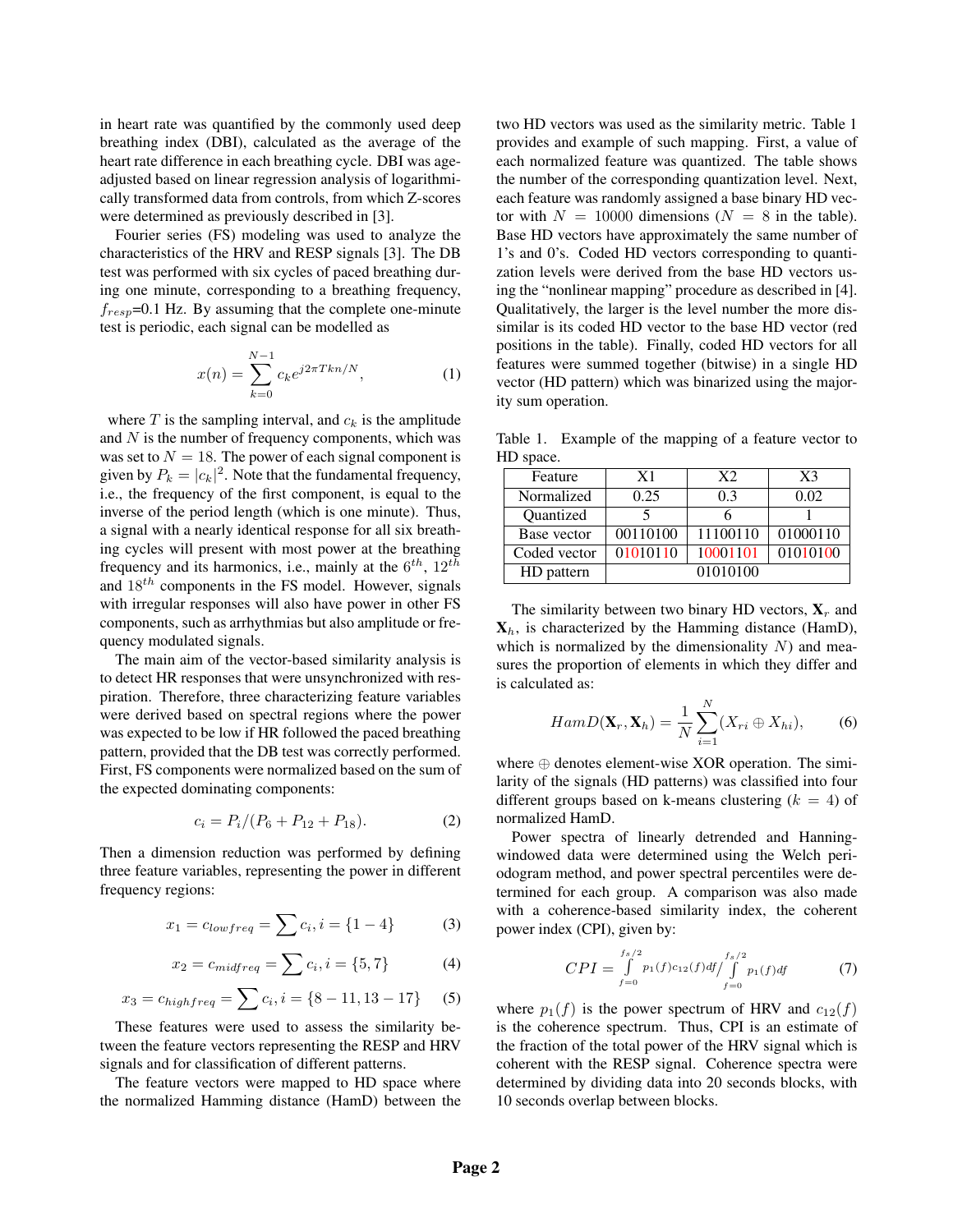# 4. Results

Figure 1 shows two examples of recorded HR signals and how feature variables were derived from FS components. Left panels shows data from a healthy subject with a relatively high similarity between HRV and RESP, as shown by the FS components. Right panels shows data from a patient with dysrhythmia, where there was a large difference in the pattern of FS components for HRV as compared to RESP. This patient presented with seconddegree atrioventricular block in three cycles, thus this is an example of marked cardiorespiratory desynchronization.



Figure 1. Recording from a healthy subject (left) and from a patient with dysrhythmia (right). Top: Original RR signals and the reconstructed ones from 18 FS components. Normalized FS coefficients for HRV (middle) and RESP (bottom) signals. Symbols show how FS components were merged into three feature variables.

Figure 2 presents the distribution of the three extracted features from FS components of the recorded RESP (top) and HRV (bottom) signals for Controls (left) and CAN patients (right). Box plots of features for RESP signals are similar for both groups, while values of features for HRV signals are lower for controls than that for CAN patients.

Figure 3 shows a comparison of the two similarity measures for the recorded data. For each pair of RESP and HRV signals, CPI and HamD were calculated. The figure demonstrates that there is an interrelation between HamD and CPI. Pairs with low CPI feature high HamD while pairs with high CPI correspond to low HamD. Note, that there are exceptions when large CPI corresponds to rather large HamD. It is also clear in Figure 3 that most of the controls reside in the upper left corner, which corresponds to the area with large CPI and small HamD. Another observation is the majority of the points in the lower right corner (i.e., the region with low similarity) are from CAN patients.

Four different groups obtained after k-means clustering



Figure 2. Box plots illustrating distributions of features calculated from normalized FS for each category of subjects in the recorded data. Boxes show median and interquartile ranges. Dashed lines indicate the threshold for defining extreme values, which are shown in a compressed region between the solid lines.



Figure 3. CPI against HamD for controls  $\left( \bullet \right)$  and patients (o).

Table 2. Classification of subjects into similarity classes based on k-means clustering of HamD and CPI.

| HamD similarity | Controls  | CAN patients |
|-----------------|-----------|--------------|
| Very high       | 120 (69%) | 33 (24%)     |
| High            | 30 (17%)  | 39 (29%)     |
| Moderate        | 21 (12%)  | 28 (21%)     |
| Low             | 3(2%)     | 35 (26%)     |
|                 |           |              |
| CPI similarity  | Controls  | CAN patients |
| Very high       | 115(66%)  | 40(30%)      |
| High            | 43 (25%)  | 34 (25%)     |
| Moderate        | 14 (8%)   | 27 (20%)     |

could be naturally associated with the degree of similarity between HRV and RESP signals. Class C1 denotes very high similarity class,  $C2 - high similarity$ ,  $C3 - moder$ ate similarity, and C4 – low similarity. Table 2 shows the distribution of signals into different classes for HamD and